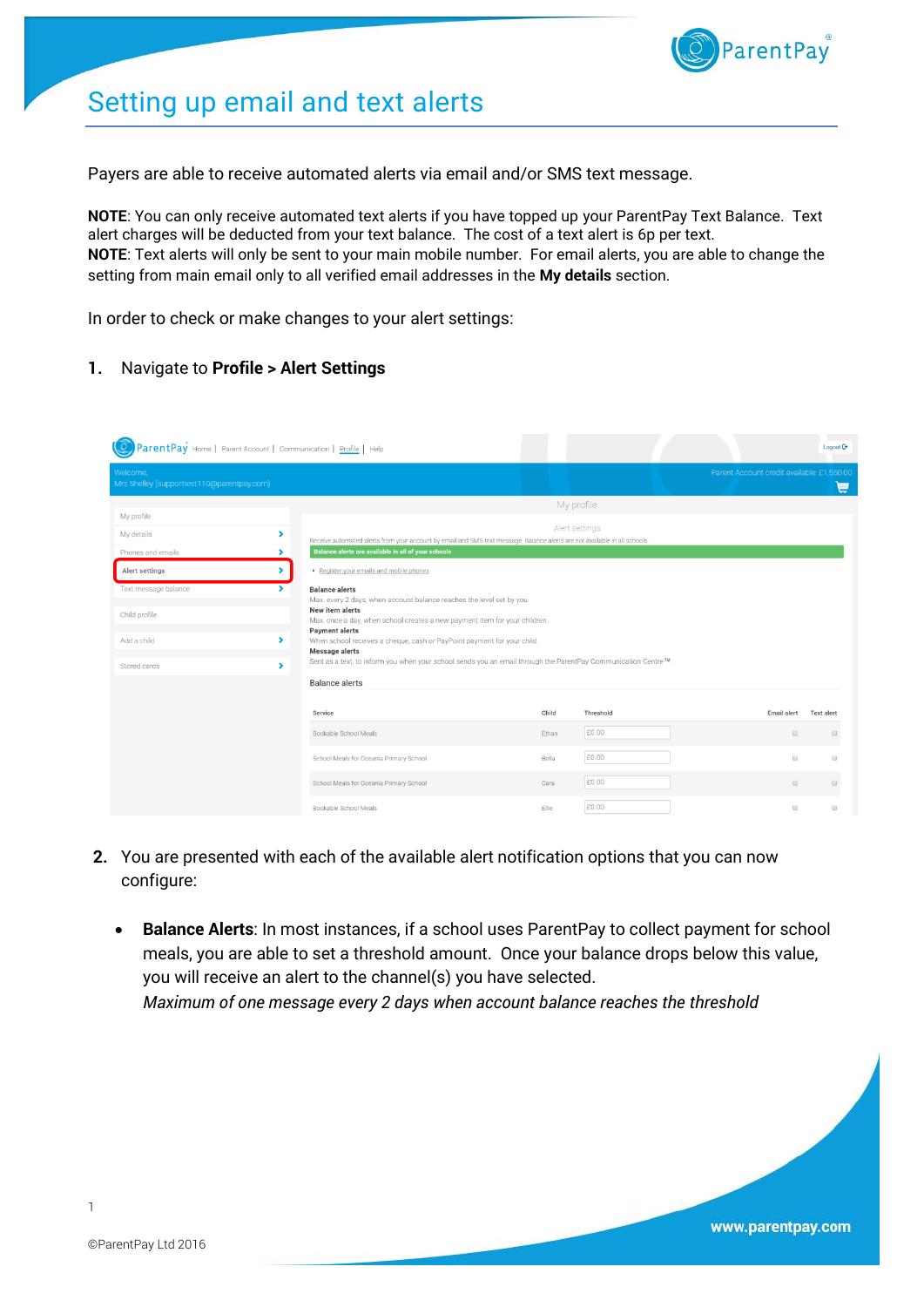

#### **Balance alerts**

| Service                                 | Child | Threshold | Email alert              | <b>Text alert</b>        |
|-----------------------------------------|-------|-----------|--------------------------|--------------------------|
| Bookable School Meals                   | Ethan | £5.00     | $\overline{\mathcal{L}}$ | $\blacktriangleleft$     |
| School Meals for Oceania Primary School | Bella | £5.00     | $\blacktriangledown$     | $\blacktriangledown$     |
| School Meals for Oceania Primary School | Cara  | £5.00     | $\blacktriangleleft$     | $\blacktriangleleft$     |
| Bookable School Meals                   | Ellie | £5.00     | $\blacklozenge$          | $\overline{\mathcal{L}}$ |

 **New Item Alerts**: You can select to receive an alert when your child is added to a new payment item (for example a school trip). The alert will prompt you to log in and pay for the new item.

*Maximum of once per day when a school creates a new payment item for one of your children*

| New item alerts |                      |                          |
|-----------------|----------------------|--------------------------|
|                 |                      |                          |
| Child           | Email alert          | <b>Text alert</b>        |
| Ethan           | $\blacktriangledown$ | $\Box$                   |
| Bella           | $\Box$               | $\blacktriangledown$     |
| Cara            | $\Box$               | $\overline{\mathcal{L}}$ |
| Ellie           | $\blacktriangledown$ | $\qquad \qquad \Box$     |

 **Payment Alerts – Cash and Cheque:** You can select to receive an alert to inform you if the school have recorded manual cash and cheque payments against your child's account. Sent every time the school records a cheque or cash payment against your child's account

| Child | Email alert          | Text alert           |
|-------|----------------------|----------------------|
| Ethan | $\blacktriangledown$ | $\Box$               |
| Bella | $\blacktriangledown$ | $\Box$               |
| Cara  | $\hfill \square$     | $\blacktriangledown$ |
| Ellie | $\blacktriangledown$ | $\Box$               |
| .     | www.parentpay.com    |                      |

Payment alerts - Cheques and cash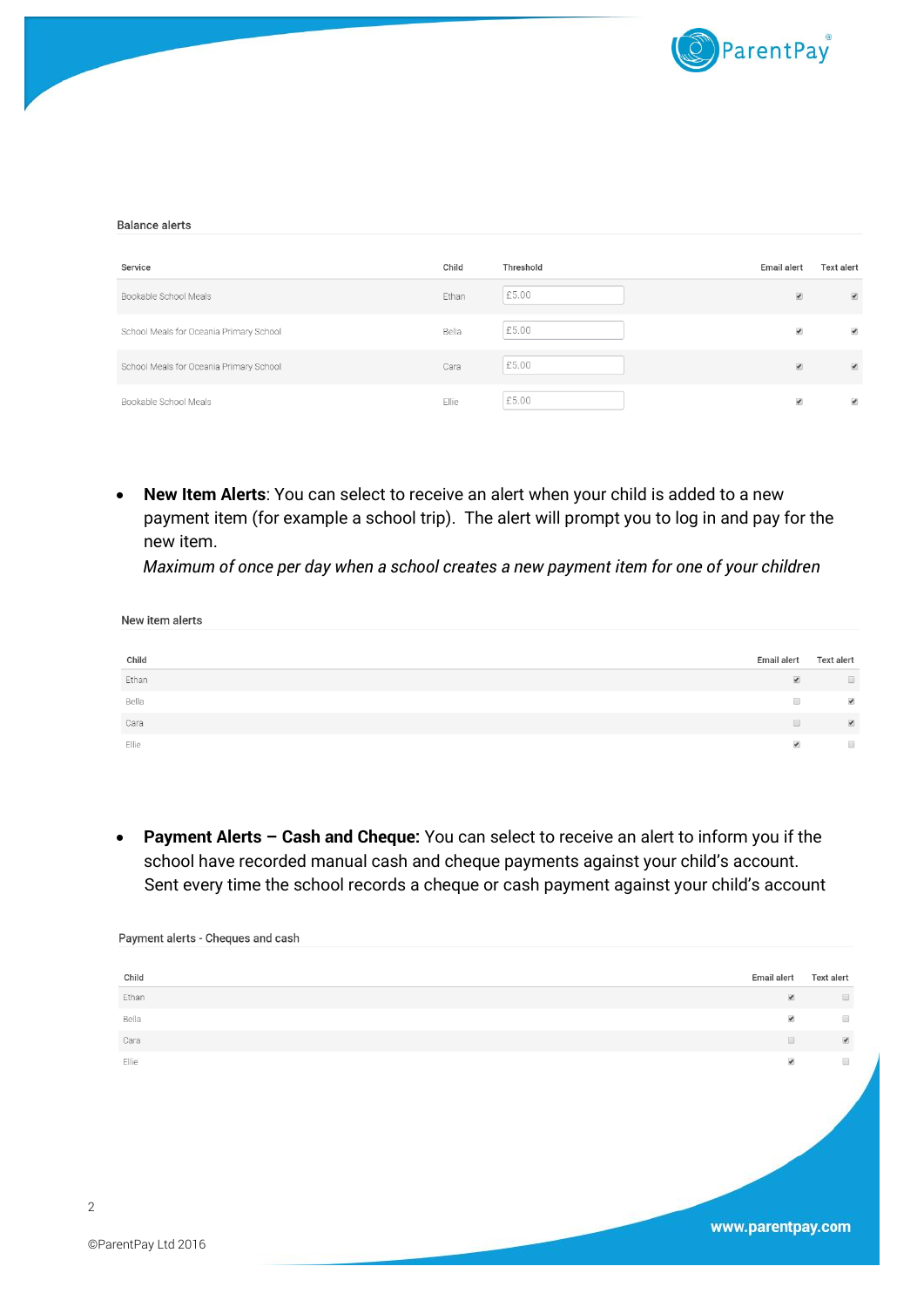

 **Payment Alerts – PayPoint**: You can select to receive an alert to inform you if a PayPoint payment has been recorded against your child's account *Sent every time a PayPoint payment is recorded against your child's account*

| Child | Email alert              | Text alert |
|-------|--------------------------|------------|
| Ethan | $\overline{\mathcal{L}}$ | $\Box$     |
| Bella | $\blacktriangledown$     | $\Box$     |
| Cara  | $\blacktriangleleft$     | $\Box$     |
| Ellie | $\blacktriangledown$     | $\Box$     |

 **Message Alerts**: You can select to receive a text message alert in the instance where the school sends out an email communication to you through the ParentPay system. This will prompt you to log into your email account to view the communication received. *Sent as a text to alert you that your school has sent an email through the ParentPay Communication Centre™*.

| Message alerts         |                          |
|------------------------|--------------------------|
| School                 | Text alert               |
| Oceania Primary School | $\overline{\mathcal{L}}$ |
| Utopia Academy         | $\blacktriangledown$     |
|                        |                          |

#### **3.** Select **Save**

Payment alerts - PayPoint

 $\bullet$ 

| Reset changes |
|---------------|
|               |

**NOTE**: Balance alerts are not available in all schools. If your school's ParentPay setup does not support the sending of balance alerts you will not have the option to set up this alert setting. You will be notified if this is the case when you navigate to the 'Alert settings' screen.

| Alert settings                                                                                                             |
|----------------------------------------------------------------------------------------------------------------------------|
| Receive automated alerts from your account by email and SMS text message. Balance alerts are not available in all schools. |
| Balance alerts are available in all of your schools                                                                        |
|                                                                                                                            |

## Topping up your SMS text alert balance

In order to receive text alerts, you will need to ensure that you have credit in your 'Text message balance'.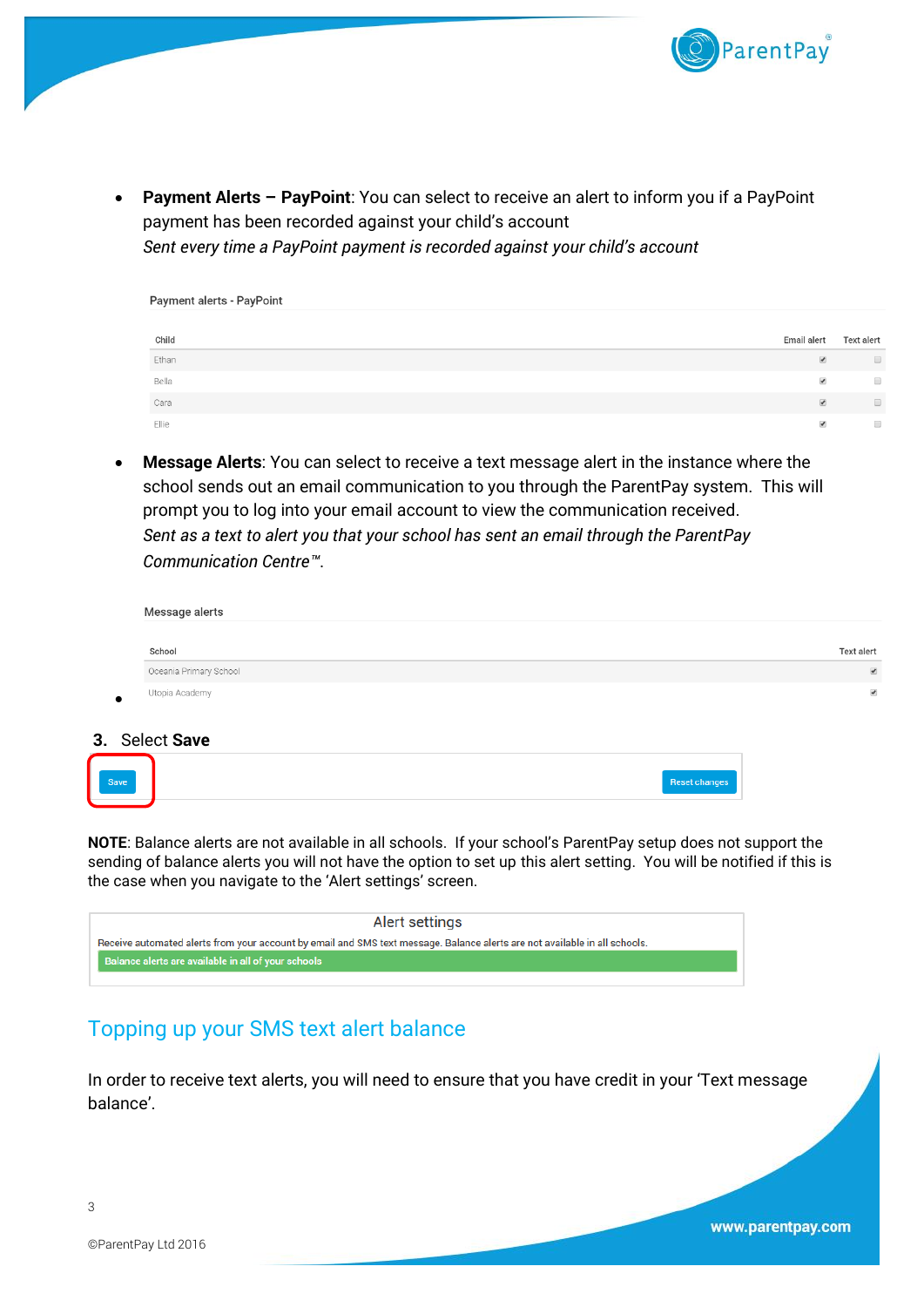

**1.** Navigate to **Profile > Text message balance**

ParentPay<sup>®</sup> Home | Parent Account | Communication | Profile | Help My profile My profile Text message halance My details  $\overline{\phantom{a}}$ Available text message credit Phones and emails  $\overline{\mathbf{z}}$ This is used to send text alerts to your mobile Current text message credit: £22.50 Text message balance  $\overline{\phantom{a}}$ **Add credit now** Child profile Manage alert settings Add a child  $\blacktriangleright$  $\overline{\phantom{a}}$ Stored cards

Your available Test Message Balance will be displayed.

**2.** Select **Add credit now**

### Available text message credit

This is used to send text alerts to your mobile

Current text message credit: £22.50





www.parentpay.com